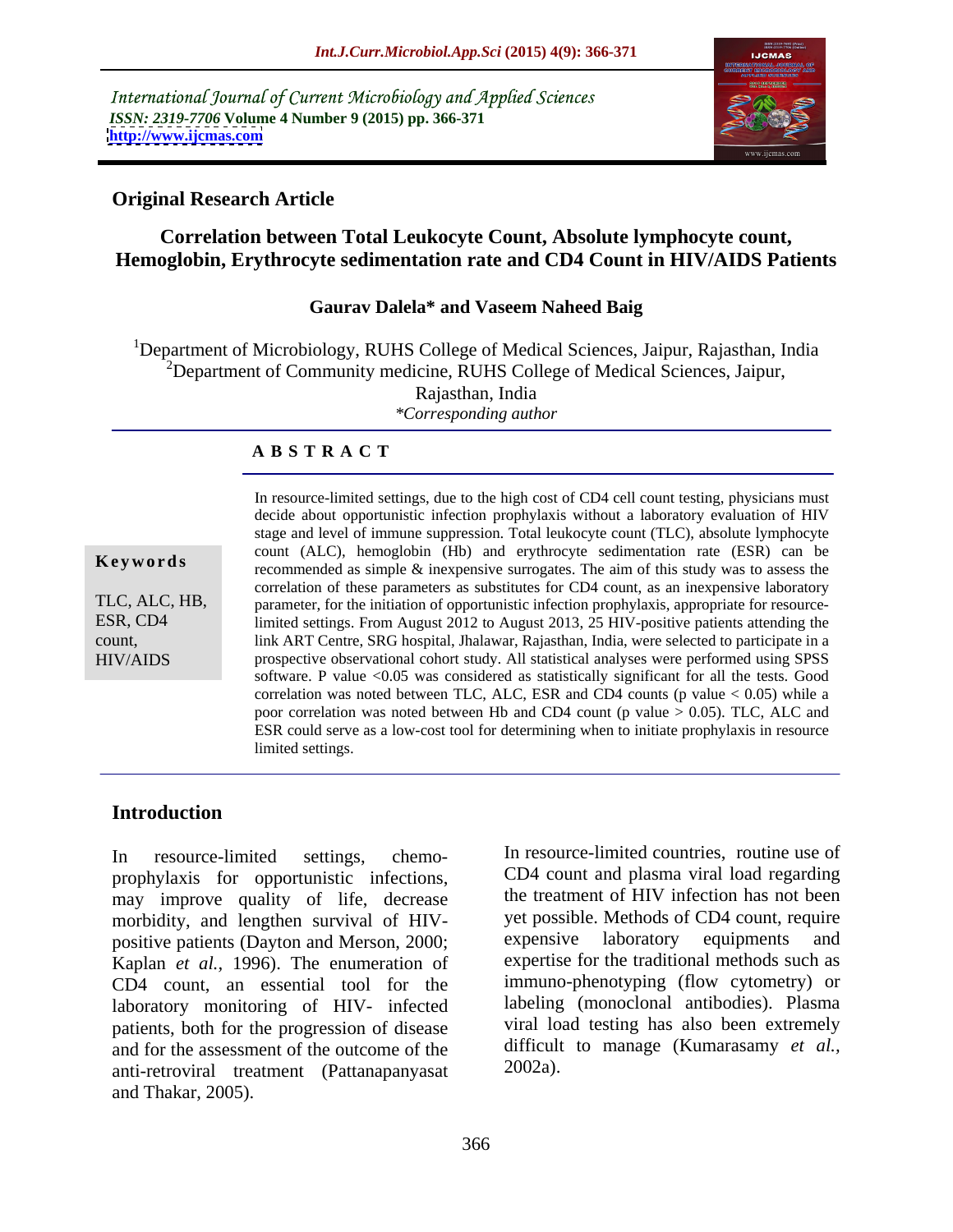A CD4 count of  $\langle 200 \rangle$  cells/mm3, this period the patients were investigated at associated with increased risk of developing the time of entry, after 6 months and 1 year *Pneumocystis carinii* pneumonia (PCP) in HIV-positive patients (Phair *et al.,* 1990), recommended reference point regarding initiation of cotrimoxazole prophylaxis [U.S. **Selection and description of participants** Public Health Service (USPHS) and

CD4 count and viral load tests, rarely underwent pre-test counseling, followed by available in resource poor settings, due to HIV testing as per the strategy III of the inadequate infrastructure, high cost and poor NACO guidelines for HIV testing (National supply of trained personnel to administer AIDS Control Organization. HIV testing tests (Colebunders et al, 2006) WHO has manual, 2001).After post-test counseling, recommended the use of absolute those found HIV positive, referred to the lymphocyte count (ALC) in addition to Link ART Centre, for pre-ART counseling. WHO clinical staging criteria in an After clinical evaluation, informed consent alternative algorithm (WHO, 2003). was taken from these patients and enrolled

ALC is easily obtained from the routine criteria. As per the WHO guidelines, complete blood count (CBC) with patients found HIV sero-positive were differential through multiplication of started on anti-retroviral therapy (WHO, lymphocyte percentage by TLC. So total 2006). This study was approved by the leukoocyte count (TLC), absolute ethics Committee of our institution. lymphocyte count (ALC), hemoglobin (Hb) and erythrocyte sedimentation rate (ESR) can be recommended as simple & inexpensive surrogates. We have therefore Individuals > 18 years of age, HIV-positive undertaken this study to assess the and not on prior anti-retroviral therapy correlation of these parameters as substitutes for CD4 count, as an inexpensive laboratory parameter, for the initiation of opportunistic infection prophylaxis, appropriate for high prevalence of co-infection in resource-HIV sero-negative individuals, < 18 years of limited settings. age and on prior ART were excluded.

# **Material and Methods**

A prospective observational cohort study involving 25 HIV-positive patients, attending our Link ART Centre, SRG hospital, Jhalawar, Rajasthan, India, from August 2012 to August 2013 were selected. The correlations between TLC, ALC and The duration of study period was 1 year, in ESR with CD4 cell count were highly

to link ART when the CD4 count of patient was done.

Infectious Disease Society of America After taking an informed consent (for HIV (IDSA)., 2010]. testing), patient attending our ICTC (or any other Government designated ICTCs), into the study if they satisfied the inclusion started on anti-retroviral therapy (WHO, 2006). This study was approved by the

## **Inclusion criteria**

(ART) were included.

# **Exclusion criteria**

### **Statistical analysis**

**Study design and setting** and **All statistical analyses were performed using** SPSS software (version 16.0, SPSS, Chicago, USA).

### **Results and Discussion**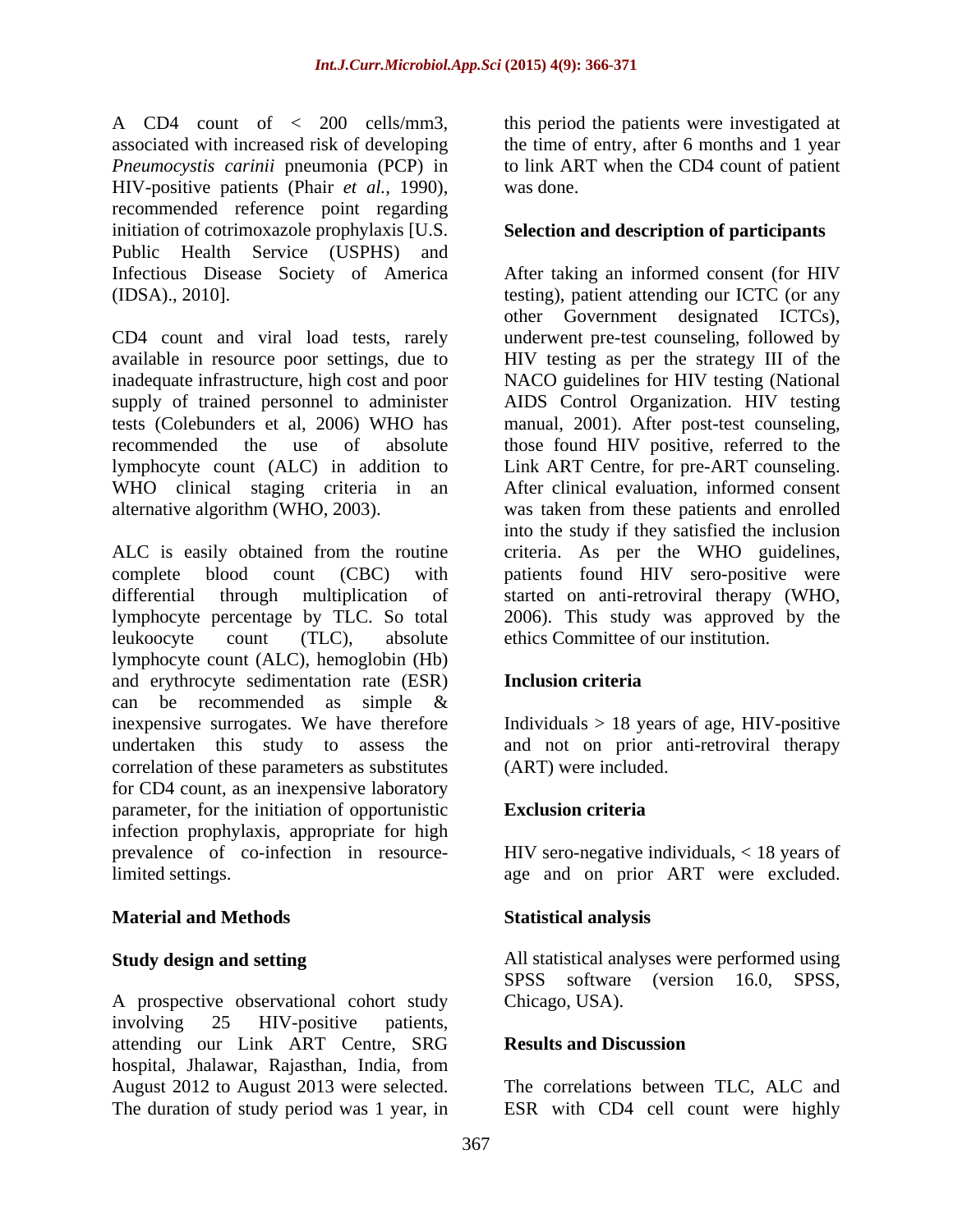significant but correlation of Hb with CD4 differences in various countries as

Results of this study demonstrate that in the majority of HIV/AIDS patients, there is a areas of Jhalawar, Rajasthan, with the scarcity of laboratory technologies (*i.e.* CD4 understand that blood cells reveal

The present study shows that in ALC is a suitable predictor of CD4 count. This (Kumarasamy *et al.,* 2002b; Post *et al.,* 1996; van der Ryst *et al.,* 1998; Spacek *et*  we found that 33.33% of patients had ALC  $< 1520$  cells/ $\mu$ L compared to CD4  $< 200$ cells/ $\mu$ L that is slight higher 38% indicates a correlation of ALC at a range of  $1520$ (2011). Obviously, the findings of such socioeconomic and epidemiological factors resource-poor settings. However, for

This study shows a poor correlation between CD4 and Hb, the finding being far from Spacek *et al.* (2003) and Lau *et al.* (2003). This disagreement may be due to malnourishment and various socioeconomic factors in our patients and also due to

did not fall in significant range. mentioned before. We believe that the differences in various countries as results of this study should be confirmed by further investigations.

positive correlation between CD4 count and The present study didn't apply this new TLC, ALC and ESR but there is no method to HIV patients receiving therapy; significant relationship between CD4 and however, we feel that good results are Hemoglobin, so in the remote and deprived obtained if our method were adjusted to do counting is not available); ALC, TLC and multifarious change. When we can more ESR are a useful and acceptable surrogate clearly understand how these changes will marker for CD4 count. The affect our model, we have to apply this new so. After having initiated the ART, we understand that blood cells reveal method to post-treatment HIV patients using individual CD4 counts.

finding is consistent with other studies. Finally, this study reveals that ALC is a al., Badri and Wood, 2003). In this study, cells/ $\mu$ L, it is necessary to test CD4 suitable and useful surrogate marker for CD4 count, but in the case of  $ALC > 1520$ counting. Hemoglobin is of limited value in predicting CD4 counts and should not be substituted for CD4 counts.

cells/ $\mu$ L with a CD4 count of 200 cells/ $\mu$ L In conclusion, the present findings suggest as seen in the study done by Kakar *et al.* that TLC, ALC and ESR could have clinical studies are conflicting in different countries, patients should initiate HAART although it can be due to different racial, ethnic, ALC is comparatively a better marker in in HIV/AIDS patients also can be due to resource-limited settings more studies are different male to female ratio of patients. The required with larger study groups to Ndakotsu *et al.* (2008) studied HIV-infected as a surrogate for CD4 counts both before adults and controls in Nigeria emphasizes and after HAART initiation as more that ESR may be useful in monitoring convenient and less expensive method, HIV/AIDS disease regarding opportunistic alternatives to CD4 cell assays and for infection. reducing the financial burden of determining utility in determining when HIV-infected resource-poor settings. However, for ascertain the usefulness of ALC/TLC/ESR HIV disease stage and monitoring therapeutic outcomes.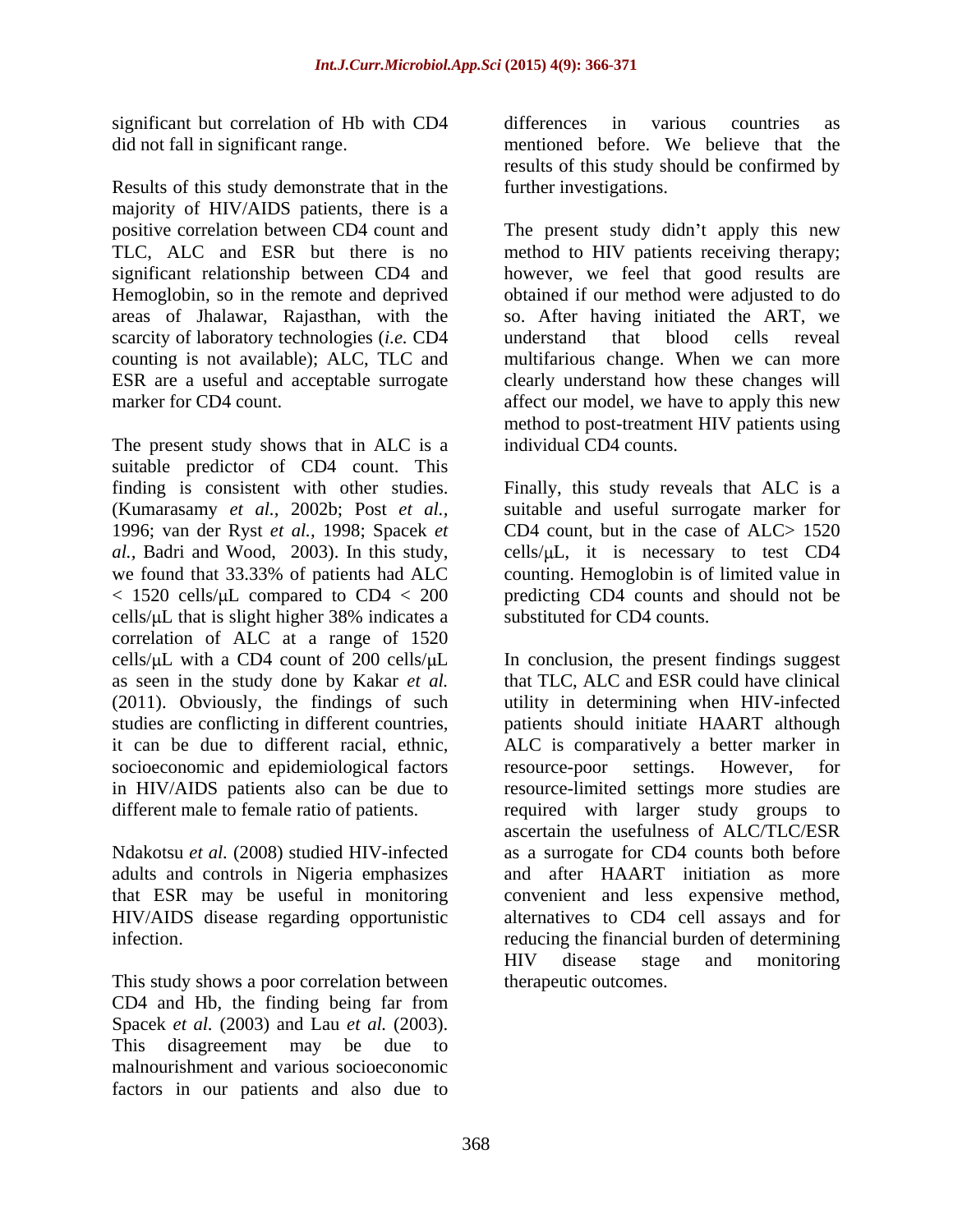|                                                                         |                                                            |                    | Investigation at the time of entry (1st) |     |                              |     |              | After 6 months of entry (2nd) |      |           |                                                                                                        |                                       | After 1 year of entry |               |  |
|-------------------------------------------------------------------------|------------------------------------------------------------|--------------------|------------------------------------------|-----|------------------------------|-----|--------------|-------------------------------|------|-----------|--------------------------------------------------------------------------------------------------------|---------------------------------------|-----------------------|---------------|--|
| Parameter                                                               | CD4                                                        | $H\rightarrow TLC$ |                                          | ALC | $\overline{\phantom{a}}$ ESR | CD4 | $H$ <b>B</b> | TLC                           |      | ALC ESR   | CD4                                                                                                    | $\mathbf{H}\mathbf{B}$                | TLC                   | ALC ESR       |  |
| Mean                                                                    | 221.48   10.71   6208.4   1488.16   33.08   327.84   11.49 |                    |                                          |     |                              |     |              | 6928                          |      | 2002 22.8 | 396.04   11.54                                                                                         |                                       |                       | 2186.84 13.33 |  |
| Std. Error of<br>Mean                                                   | 33.05491 0.48 404.5894                                     |                    |                                          |     |                              |     |              |                               |      |           | 123.11   5.92   38.55652   0.28   418.271   146.42   3.44   35.76784   0.25   269.0279   140.92   1.92 |                                       |                       |               |  |
| Median                                                                  |                                                            |                    |                                          |     |                              |     |              | 6200                          | 1872 |           | 370                                                                                                    | $\vert$ 11.6                          | 7500 2262             |               |  |
| Std. Deviation   165.2745   2.38   2022.947   615.55   29.59   192.7826 |                                                            |                    |                                          |     |                              |     |              |                               |      |           | 1   2091.355   732.11   17.2   178.8392                                                                | $?$   1.23   1345.139   704.62   9.42 |                       |               |  |
| Range                                                                   |                                                            |                    | 9870                                     |     |                              |     |              |                               |      |           |                                                                                                        |                                       | 6000                  | 3146          |  |

**Table.1** Showing mean, standard error of mean, median, standard deviation and range of investigation at the time of entry, after 6 months and 1 year

**Table.2** Correlations between Hb, TLC, ALC and ESR with CD4 cell count

| <b>Parameter</b>           | <b>P-Value</b> |
|----------------------------|----------------|
| <b>Correlation CD4*HB</b>  |                |
| <b>Correlation CD4*TLC</b> | U.UI           |
| <b>Correlation CD4*ALC</b> | 0.001          |
| <b>Correlation CD4*ESR</b> | 0.007          |

### **Table.3** Showing frequency of CD4 and ALC count

| <b>Parameter</b>   | Frequency | Percent         |
|--------------------|-----------|-----------------|
| <b>CD4&lt;200</b>  |           | 32.00<br>, __ ب |
| CD4>200            |           | 68.00           |
| <b>ALC&lt;1520</b> |           | $\Omega$        |
| <b>ALC&gt;1520</b> |           | 66.67           |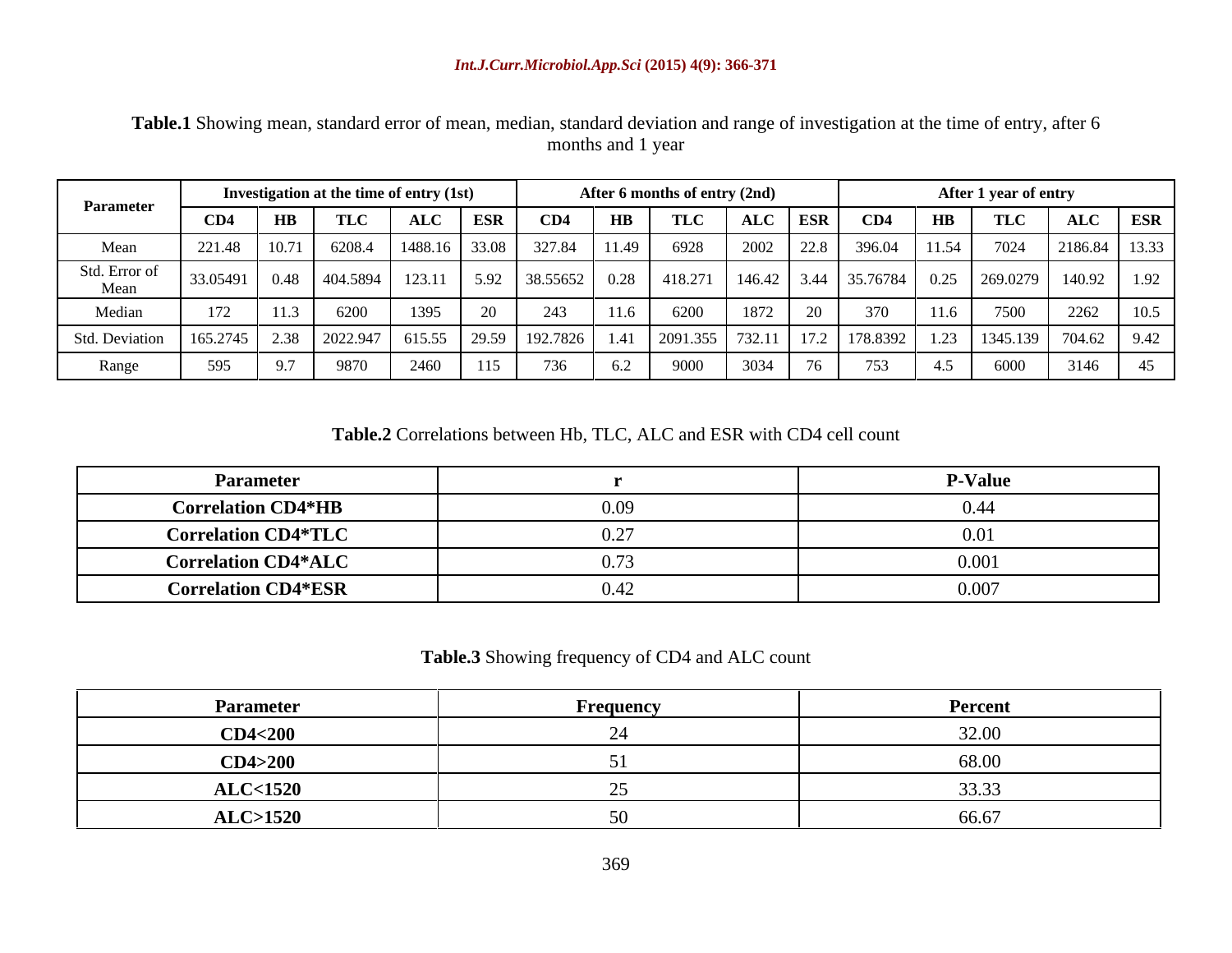